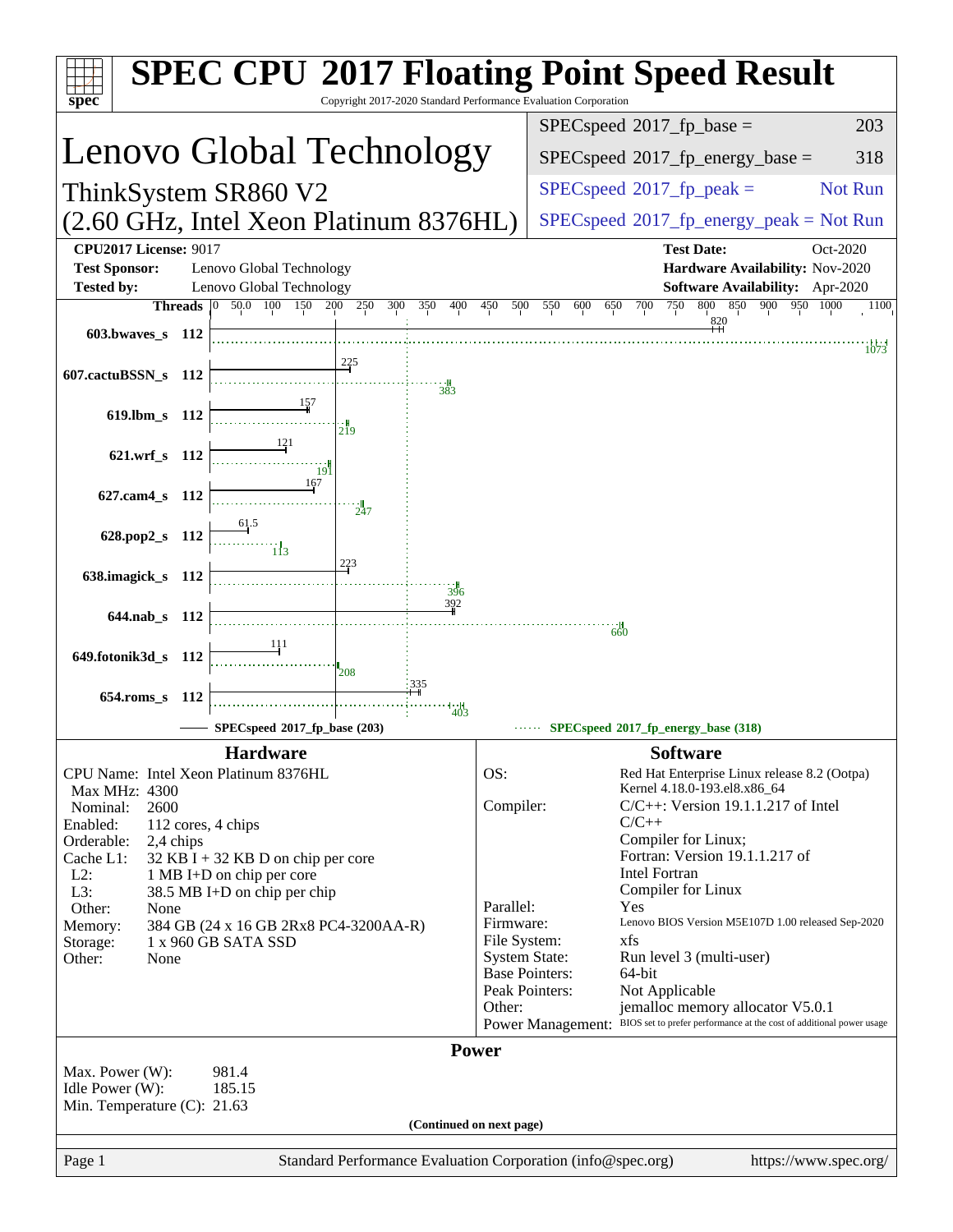| $spec^*$                                                                                                                                                                                                                                                                                                                                                                                                                                                                                                           |                |                |             |                       |                   |              | <b>SPEC CPU®2017 Floating Point Speed Result</b><br>Copyright 2017-2020 Standard Performance Evaluation Corporation |                        |                                                                                                                                                                                                                                                                                    |                                                                                                                                                                                                                                                                                                                                             |                        |              |                                         |                        |             |                                                         |               |                                                                    |                   |
|--------------------------------------------------------------------------------------------------------------------------------------------------------------------------------------------------------------------------------------------------------------------------------------------------------------------------------------------------------------------------------------------------------------------------------------------------------------------------------------------------------------------|----------------|----------------|-------------|-----------------------|-------------------|--------------|---------------------------------------------------------------------------------------------------------------------|------------------------|------------------------------------------------------------------------------------------------------------------------------------------------------------------------------------------------------------------------------------------------------------------------------------|---------------------------------------------------------------------------------------------------------------------------------------------------------------------------------------------------------------------------------------------------------------------------------------------------------------------------------------------|------------------------|--------------|-----------------------------------------|------------------------|-------------|---------------------------------------------------------|---------------|--------------------------------------------------------------------|-------------------|
|                                                                                                                                                                                                                                                                                                                                                                                                                                                                                                                    |                |                |             |                       |                   |              |                                                                                                                     |                        |                                                                                                                                                                                                                                                                                    |                                                                                                                                                                                                                                                                                                                                             |                        |              | $SPEC speed^{\circ}2017$ _fp_base =     |                        |             |                                                         |               |                                                                    | 203               |
| Lenovo Global Technology                                                                                                                                                                                                                                                                                                                                                                                                                                                                                           |                |                |             |                       |                   |              |                                                                                                                     |                        |                                                                                                                                                                                                                                                                                    | 318<br>$SPEC speed^{\circ}2017\_fp\_energy\_base =$                                                                                                                                                                                                                                                                                         |                        |              |                                         |                        |             |                                                         |               |                                                                    |                   |
| ThinkSystem SR860 V2                                                                                                                                                                                                                                                                                                                                                                                                                                                                                               |                |                |             |                       |                   |              |                                                                                                                     |                        |                                                                                                                                                                                                                                                                                    |                                                                                                                                                                                                                                                                                                                                             |                        |              | $SPEC speed^{\circ}2017$ _fp_peak =     |                        |             |                                                         |               |                                                                    | Not Run           |
| (2.60 GHz, Intel Xeon Platinum 8376HL)                                                                                                                                                                                                                                                                                                                                                                                                                                                                             |                |                |             |                       |                   |              |                                                                                                                     |                        |                                                                                                                                                                                                                                                                                    |                                                                                                                                                                                                                                                                                                                                             |                        |              | $SPEC speed@2017frenergypeak = Not Run$ |                        |             |                                                         |               |                                                                    |                   |
| <b>CPU2017 License: 9017</b><br><b>Test Date:</b><br>Oct-2020                                                                                                                                                                                                                                                                                                                                                                                                                                                      |                |                |             |                       |                   |              |                                                                                                                     |                        |                                                                                                                                                                                                                                                                                    |                                                                                                                                                                                                                                                                                                                                             |                        |              |                                         |                        |             |                                                         |               |                                                                    |                   |
| <b>Test Sponsor:</b><br>Lenovo Global Technology<br><b>Tested by:</b><br>Lenovo Global Technology                                                                                                                                                                                                                                                                                                                                                                                                                  |                |                |             |                       |                   |              |                                                                                                                     |                        |                                                                                                                                                                                                                                                                                    |                                                                                                                                                                                                                                                                                                                                             |                        |              |                                         |                        |             |                                                         |               | Hardware Availability: Nov-2020<br>Software Availability: Apr-2020 |                   |
| <b>Power (Continued)</b>                                                                                                                                                                                                                                                                                                                                                                                                                                                                                           |                |                |             |                       |                   |              |                                                                                                                     |                        |                                                                                                                                                                                                                                                                                    |                                                                                                                                                                                                                                                                                                                                             |                        |              |                                         |                        |             |                                                         |               |                                                                    |                   |
| Elevation $(m)$ : 43<br>Line Standard: 220 V / 50 Hz / 1 phase / 3 wires<br>Provisioning: Line-powered                                                                                                                                                                                                                                                                                                                                                                                                             |                |                |             |                       |                   |              |                                                                                                                     |                        |                                                                                                                                                                                                                                                                                    |                                                                                                                                                                                                                                                                                                                                             |                        |              |                                         |                        |             |                                                         |               |                                                                    |                   |
| <b>Power-Relevant Hardware</b><br><b>Power Settings</b>                                                                                                                                                                                                                                                                                                                                                                                                                                                            |                |                |             |                       |                   |              |                                                                                                                     |                        |                                                                                                                                                                                                                                                                                    |                                                                                                                                                                                                                                                                                                                                             |                        |              |                                         |                        |             |                                                         |               |                                                                    |                   |
| Management FW: Version 1.00 of TGBT07M<br>Memory Mode:<br>Normal                                                                                                                                                                                                                                                                                                                                                                                                                                                   |                |                |             |                       |                   |              |                                                                                                                     |                        |                                                                                                                                                                                                                                                                                    | 1 x 1800 W (non-redundant)<br>Power Supply:<br>Details:<br>ThinkSystem 1800W Platinum Power Supply                                                                                                                                                                                                                                          |                        |              |                                         |                        |             |                                                         |               |                                                                    |                   |
|                                                                                                                                                                                                                                                                                                                                                                                                                                                                                                                    |                |                |             |                       |                   |              |                                                                                                                     |                        |                                                                                                                                                                                                                                                                                    | 4P57A26294<br>Backplane:<br>8 x 2.5-inch HDD back plane<br>Other Storage:<br>None<br>Storage Model #s:<br>4XB7A17089<br>NICs Installed:<br>1 x ThinkSystem Ethernet 4-port Adaptor @ 1 Gb<br>NICs Enabled (FW/OS): $4/1$<br>NICs Connected/Speed: 1 @ 1 Gb<br>Other HW Model #s:<br>1 x ThinkSystem SR860 V2 Performance Fan<br>Upgrade Kit |                        |              |                                         |                        |             |                                                         |               |                                                                    |                   |
|                                                                                                                                                                                                                                                                                                                                                                                                                                                                                                                    |                |                |             | <b>Power Analyzer</b> |                   |              |                                                                                                                     |                        |                                                                                                                                                                                                                                                                                    |                                                                                                                                                                                                                                                                                                                                             |                        |              | <b>Temperature Meter</b>                |                        |             |                                                         |               |                                                                    |                   |
| WIN:9888<br>Power Analyzer:<br>Hardware Vendor:<br>YOKOGAWA, Inc.<br>Model:<br>YokogawaWT310E<br>C3UD17023E<br>Serial Number:<br>Default<br><b>Input Connection:</b><br><b>CNAS</b><br>Metrology Institute:<br>Calibration By:<br>China CEPREI Laboratory<br>Calibration Label:<br>J202009040176A-0001<br>25-Sep-2020<br><b>Calibration Date:</b><br>PTDaemon <sup>™</sup> Version: 1.9.1 (a2d19f26; 2019-07-17)<br>Connected to PSU1<br>Setup Description:<br>Current Ranges Used: 5A<br>Voltage Range Used: 300V |                |                |             |                       |                   |              |                                                                                                                     |                        | Temperature Meter: WIN:9889<br>Hardware Vendor:<br>Digi International, Inc.<br>Model:<br>DigiWATCHPORT_H<br>COM1<br>Serial Number:<br><b>USB</b><br>Input Connection:<br>PTDaemon Version: 1.9.1 (a2d19f26; 2019-07-17)<br>50 mm in front of SUT main intake<br>Setup Description: |                                                                                                                                                                                                                                                                                                                                             |                        |              |                                         |                        |             |                                                         |               |                                                                    |                   |
|                                                                                                                                                                                                                                                                                                                                                                                                                                                                                                                    |                |                |             |                       |                   |              | <b>Base Results Table</b>                                                                                           |                        |                                                                                                                                                                                                                                                                                    |                                                                                                                                                                                                                                                                                                                                             |                        |              |                                         |                        |             |                                                         |               |                                                                    |                   |
| <b>Benchmark</b>                                                                                                                                                                                                                                                                                                                                                                                                                                                                                                   | <b>Threads</b> | <b>Seconds</b> | Ratio       | <b>Energy</b><br>(kJ) | <b>Energy</b>     | Average      | Maximum<br>Power                                                                                                    |                        | Ratio                                                                                                                                                                                                                                                                              | $\begin{array}{c} \rm{Energy} \\ \rm{(kJ)} \end{array}$                                                                                                                                                                                                                                                                                     | <b>Energy</b><br>Ratio | Average      | Maximum                                 |                        | Ratio       | $\begin{array}{c} \rm{Energy} \\ \rm{(kJ)} \end{array}$ | <b>Energy</b> | Average                                                            | Maximum           |
| 603.bwaves_s                                                                                                                                                                                                                                                                                                                                                                                                                                                                                                       | 112            | 71.3           | 827         | 59.0                  | Ratio<br>1090     | Power<br>828 | 860                                                                                                                 | <b>Seconds</b><br>71.9 | 820                                                                                                                                                                                                                                                                                | 60.0                                                                                                                                                                                                                                                                                                                                        | 1070                   | Power<br>834 | Power<br>859                            | <b>Seconds</b><br>72.9 | 809         | 60.4                                                    | Ratio<br>1070 | Power<br>829                                                       | Power<br>853      |
| 607.cactuBSSN_s<br>619.lbm s                                                                                                                                                                                                                                                                                                                                                                                                                                                                                       | 112<br>112     | 74.1<br>33.7   | 225<br>155  | 47.1<br>26.9          | 387<br>221        | 635<br>799   | 667<br>860                                                                                                          | 73.8<br>32.9           | 226<br>159                                                                                                                                                                                                                                                                         | 47.5<br>26.7                                                                                                                                                                                                                                                                                                                                | 384<br>222             | 643<br>814   | 673<br>848                              | <u>74.1</u><br>33.3    | 225<br>157  | 47.7<br>27.1                                            | 383<br>219    | 643<br>815                                                         | 679<br><u>871</u> |
| $621.wrf$ <sub>S</sub>                                                                                                                                                                                                                                                                                                                                                                                                                                                                                             | 112            | 110            | 121         | 76.1                  | 190               | 693          | 738                                                                                                                 | 110                    | <u>121</u>                                                                                                                                                                                                                                                                         | 75.7                                                                                                                                                                                                                                                                                                                                        | <u>191</u>             | 691          | 728                                     | 108                    | 123         | 74.2                                                    | 195           | 690                                                                | 719               |
| $627.cam4_s$                                                                                                                                                                                                                                                                                                                                                                                                                                                                                                       | 112            | 52.7           | 168         | 39.3                  | 245               | 746          | 814                                                                                                                 | 53.1                   | 167                                                                                                                                                                                                                                                                                | 39.0                                                                                                                                                                                                                                                                                                                                        | 247                    | <u>734</u>   | 815                                     | 53.2                   | 167         | 39.7                                                    | 243           | 746                                                                | 818               |
| $628.pop2_s$<br>638.imagick_s                                                                                                                                                                                                                                                                                                                                                                                                                                                                                      | 112<br>112     | 193<br>64.8    | 61.5<br>223 | <u> 115</u><br>39.7   | <b>113</b><br>396 | 597<br>613   | 611<br>813                                                                                                          | 192<br>64.9            | 61.9<br>222                                                                                                                                                                                                                                                                        | 114<br>39.2                                                                                                                                                                                                                                                                                                                                 | 115<br>401             | 593<br>605   | 605<br>805                              | 195<br>64.7            | 60.8<br>223 | 115<br>39.5                                             | 113<br>398    | 591<br>612                                                         | 604<br>821        |
| $644$ .nab_s                                                                                                                                                                                                                                                                                                                                                                                                                                                                                                       | 112            | 44.4           | 393         | 28.6                  | 664               | 644          | 690                                                                                                                 | 44.8                   | 390                                                                                                                                                                                                                                                                                | 28.6                                                                                                                                                                                                                                                                                                                                        | 665                    | 638          | 691                                     | 44.6                   | 392         | 28.8                                                    | 660           | 646                                                                | 692               |
| 649.fotonik3d_s                                                                                                                                                                                                                                                                                                                                                                                                                                                                                                    | 112            | 82.1           | <u>111</u>  | <u>49.3</u>           | 208               | 601          | 805                                                                                                                 | 82.4                   | 111                                                                                                                                                                                                                                                                                | 49.9                                                                                                                                                                                                                                                                                                                                        | 205                    | 606          | 802                                     | 81.9                   | 111         | 49.7                                                    | 206           | 606                                                                | 822               |
| 112<br>335<br>43.7<br>981<br>46.9<br>403<br>931<br>48.8<br>$654$ .roms_s                                                                                                                                                                                                                                                                                                                                                                                                                                           |                |                |             |                       |                   |              |                                                                                                                     | 322                    | 45.7                                                                                                                                                                                                                                                                               | 385                                                                                                                                                                                                                                                                                                                                         | 935                    | 966          | 46.6                                    | 338                    | 43.1        | 408                                                     | 925           | 978                                                                |                   |
| SPECspeed*2017_fp_base =<br>203<br>SPECspeed®2017_fp_energy_base =<br>318                                                                                                                                                                                                                                                                                                                                                                                                                                          |                |                |             |                       |                   |              |                                                                                                                     |                        |                                                                                                                                                                                                                                                                                    |                                                                                                                                                                                                                                                                                                                                             |                        |              |                                         |                        |             |                                                         |               |                                                                    |                   |
| Results appear in the order in which they were run. Bold underlined text indicates a median measurement.                                                                                                                                                                                                                                                                                                                                                                                                           |                |                |             |                       |                   |              |                                                                                                                     |                        |                                                                                                                                                                                                                                                                                    |                                                                                                                                                                                                                                                                                                                                             |                        |              |                                         |                        |             |                                                         |               |                                                                    |                   |
| Standard Performance Evaluation Corporation (info@spec.org)<br>Page 2<br>https://www.spec.org/                                                                                                                                                                                                                                                                                                                                                                                                                     |                |                |             |                       |                   |              |                                                                                                                     |                        |                                                                                                                                                                                                                                                                                    |                                                                                                                                                                                                                                                                                                                                             |                        |              |                                         |                        |             |                                                         |               |                                                                    |                   |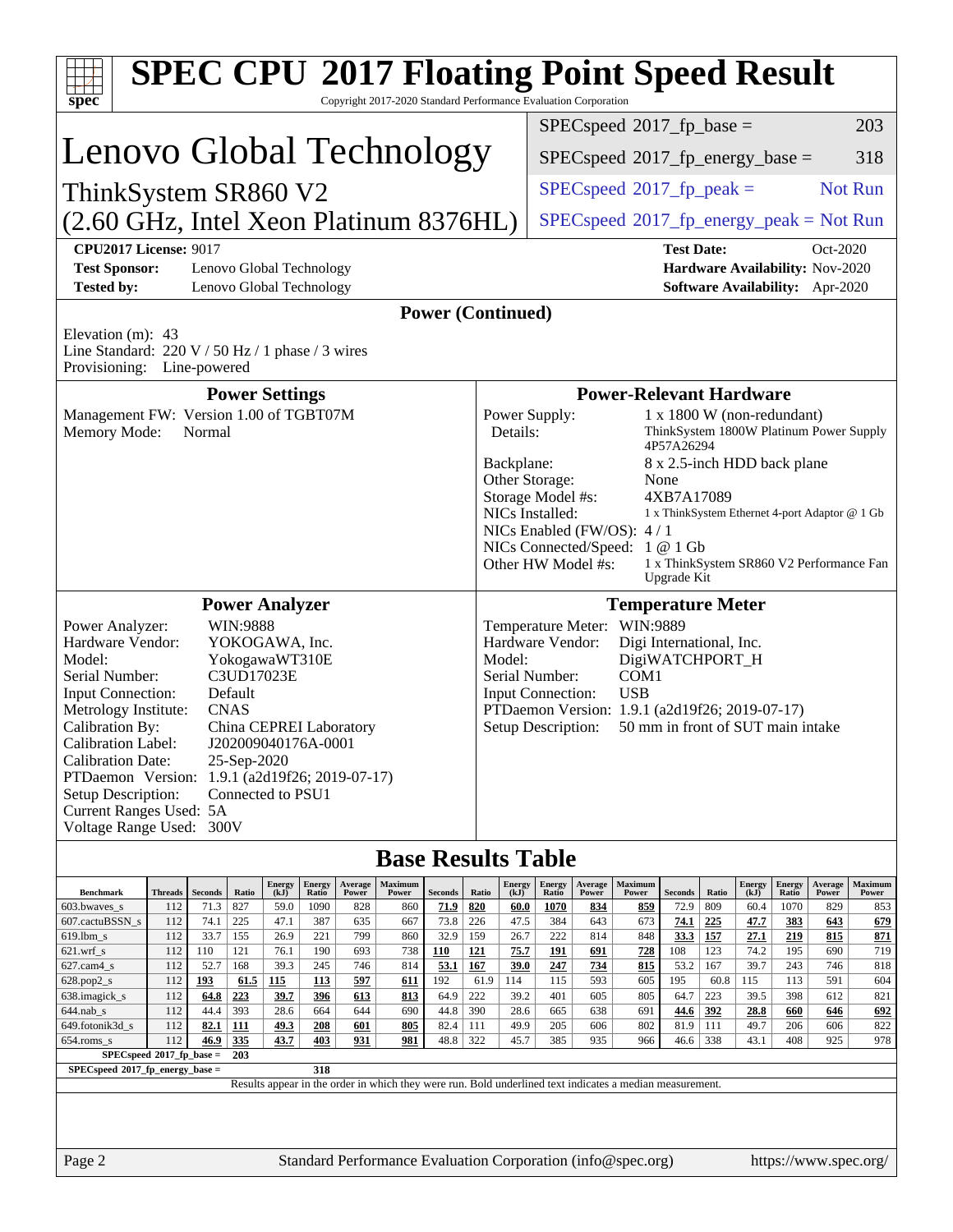

# **[SPEC CPU](http://www.spec.org/auto/cpu2017/Docs/result-fields.html#SPECCPU2017FloatingPointSpeedResult)[2017 Floating Point Speed Result](http://www.spec.org/auto/cpu2017/Docs/result-fields.html#SPECCPU2017FloatingPointSpeedResult)**

Copyright 2017-2020 Standard Performance Evaluation Corporation

## Lenovo Global Technology

 $SPEC speed^{\circ}2017\_fp\_base =$  203

 $SPEC speed^{\circ}2017\_fp\_energy\_base = 318$ 

 $SPECspeed*2017_fp\_energy\_peak = Not Run$  $SPECspeed*2017_fp\_energy\_peak = Not Run$ 

 $SPEC speed^{\circ}2017\_fp\_peak =$  Not Run

(2.60 GHz, Intel Xeon Platinum 8376HL) ThinkSystem SR860 V2

**[CPU2017 License:](http://www.spec.org/auto/cpu2017/Docs/result-fields.html#CPU2017License)** 9017 **[Test Date:](http://www.spec.org/auto/cpu2017/Docs/result-fields.html#TestDate)** Oct-2020 **[Test Sponsor:](http://www.spec.org/auto/cpu2017/Docs/result-fields.html#TestSponsor)** Lenovo Global Technology **[Hardware Availability:](http://www.spec.org/auto/cpu2017/Docs/result-fields.html#HardwareAvailability)** Nov-2020 **[Tested by:](http://www.spec.org/auto/cpu2017/Docs/result-fields.html#Testedby)** Lenovo Global Technology **[Software Availability:](http://www.spec.org/auto/cpu2017/Docs/result-fields.html#SoftwareAvailability)** Apr-2020

### **[Operating System Notes](http://www.spec.org/auto/cpu2017/Docs/result-fields.html#OperatingSystemNotes)**

Stack size set to unlimited using "ulimit -s unlimited"

### **[Environment Variables Notes](http://www.spec.org/auto/cpu2017/Docs/result-fields.html#EnvironmentVariablesNotes)**

Environment variables set by runcpu before the start of the run: KMP\_AFFINITY = "granularity=fine,compact" LD\_LIBRARY\_PATH = "/home/cpu2017-1.1.0-ic19.1.1/lib/intel64:/home/cpu2017-1.1.0-ic19.1.1/j e5.0.1-64" MALLOC\_CONF = "retain:true" OMP\_STACKSIZE = "192M"

### **[General Notes](http://www.spec.org/auto/cpu2017/Docs/result-fields.html#GeneralNotes)**

 Binaries compiled on a system with 1x Intel Core i9-7980XE CPU + 64GB RAM memory using Redhat Enterprise Linux 8.0 Transparent Huge Pages enabled by default Prior to runcpu invocation Filesystem page cache synced and cleared with: sync; echo 3> /proc/sys/vm/drop\_caches NA: The test sponsor attests, as of date of publication, that CVE-2017-5754 (Meltdown) is mitigated in the system as tested and documented. Yes: The test sponsor attests, as of date of publication, that CVE-2017-5753 (Spectre variant 1) is mitigated in the system as tested and documented. Yes: The test sponsor attests, as of date of publication, that CVE-2017-5715 (Spectre variant 2) is mitigated in the system as tested and documented. jemalloc, a general purpose malloc implementation built with the RedHat Enterprise 7.5, and the system compiler gcc 4.8.5 sources available from jemalloc.net or<https://github.com/jemalloc/jemalloc/releases>

### **[Platform Notes](http://www.spec.org/auto/cpu2017/Docs/result-fields.html#PlatformNotes)**

 BIOS settings: Choose Operating Mode set to Maximum Performance and then set it to Custom Mode Turbo Mode set to Disabled CPU P-state Control set to Cooperative without Legacy C-States set to Legacy Platform Controlled Type set to Minimal Power Hyper-Threading set to Disabled DCU Streamer Prefetcher set to Disabled

Sysinfo program /home/cpu2017-1.1.0-ic19.1.1/bin/sysinfo

**(Continued on next page)**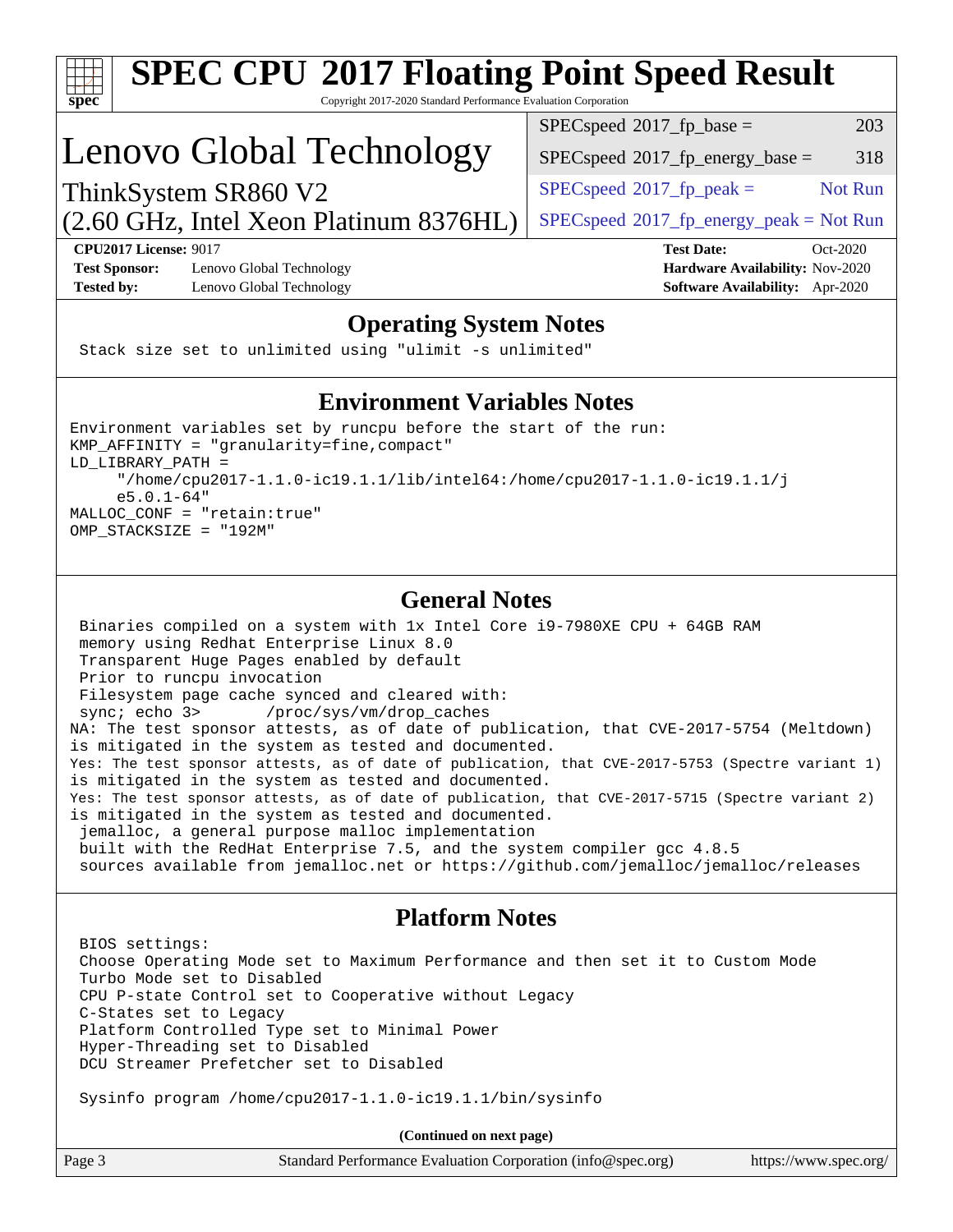| Copyright 2017-2020 Standard Performance Evaluation Corporation<br>$spec^*$<br>$SPEC speed^{\circ}2017\_fp\_base =$<br>Lenovo Global Technology                                                | 203<br>318                                                         |  |  |  |  |  |  |
|------------------------------------------------------------------------------------------------------------------------------------------------------------------------------------------------|--------------------------------------------------------------------|--|--|--|--|--|--|
|                                                                                                                                                                                                |                                                                    |  |  |  |  |  |  |
| $SPEC speed^{\circ}2017\_fp\_energy\_base =$                                                                                                                                                   |                                                                    |  |  |  |  |  |  |
| $SPEC speed^{\circ}2017$ _fp_peak =<br>ThinkSystem SR860 V2                                                                                                                                    | Not Run                                                            |  |  |  |  |  |  |
| (2.60 GHz, Intel Xeon Platinum 8376HL)<br>$SPEC speed@2017frenergypeak = Not Run$                                                                                                              |                                                                    |  |  |  |  |  |  |
| <b>CPU2017 License: 9017</b><br><b>Test Date:</b>                                                                                                                                              | Oct-2020                                                           |  |  |  |  |  |  |
| <b>Test Sponsor:</b><br>Lenovo Global Technology<br><b>Tested by:</b><br>Lenovo Global Technology                                                                                              | Hardware Availability: Nov-2020<br>Software Availability: Apr-2020 |  |  |  |  |  |  |
| <b>Platform Notes (Continued)</b>                                                                                                                                                              |                                                                    |  |  |  |  |  |  |
| Rev: r6365 of 2019-08-21 295195f888a3d7edble6e46a485a0011<br>running on localhost.localdomain Fri Oct 2 01:21:55 2020                                                                          |                                                                    |  |  |  |  |  |  |
| SUT (System Under Test) info as seen by some common utilities.<br>For more information on this section, see<br>https://www.spec.org/cpu2017/Docs/config.html#sysinfo                           |                                                                    |  |  |  |  |  |  |
| From /proc/cpuinfo<br>model name: $Intel(R)$ Xeon(R) Platinum 8376HL CPU @ 2.60GHz<br>4 "physical id"s (chips)<br>112 "processors"                                                             |                                                                    |  |  |  |  |  |  |
| cores, siblings (Caution: counting these is hw and system dependent. The following<br>excerpts from /proc/cpuinfo might not be reliable. Use with caution.)<br>cpu cores : 28<br>siblings : 28 |                                                                    |  |  |  |  |  |  |
| physical 0: cores 0 1 2 3 4 5 6 8 9 10 11 12 13 14 16 17 18 19 20 21 22 24 25 26 27<br>28 29 30                                                                                                |                                                                    |  |  |  |  |  |  |
| physical 1: cores 0 1 2 3 4 5 6 8 9 10 11 12 13 14 16 17 18 19 20 21 22 24 25 26 27<br>28 29 30                                                                                                |                                                                    |  |  |  |  |  |  |
| physical 2: cores 0 1 2 3 4 5 6 8 9 10 11 12 13 14 16 17 18 19 20 21 22 24 25 26 27<br>28 29 30                                                                                                |                                                                    |  |  |  |  |  |  |
| physical 3: cores 0 1 2 3 4 5 6 8 9 10 11 12 13 14 16 17 18 19 20 21 22 24 25 26 27<br>28 29 30                                                                                                |                                                                    |  |  |  |  |  |  |
| From 1scpu:<br>Architecture:<br>x86_64                                                                                                                                                         |                                                                    |  |  |  |  |  |  |
| $CPU$ op-mode( $s$ ):<br>$32$ -bit, $64$ -bit                                                                                                                                                  |                                                                    |  |  |  |  |  |  |
| Little Endian<br>Byte Order:<br>CPU(s):<br>112                                                                                                                                                 |                                                                    |  |  |  |  |  |  |
| On-line CPU(s) list: $0-111$<br>Thread(s) per core:<br>$\mathbf{1}$                                                                                                                            |                                                                    |  |  |  |  |  |  |
| Core(s) per socket:<br>28                                                                                                                                                                      |                                                                    |  |  |  |  |  |  |
| 4<br>Socket(s):                                                                                                                                                                                |                                                                    |  |  |  |  |  |  |
| 4<br>NUMA $node(s):$<br>Vendor ID:<br>GenuineIntel                                                                                                                                             |                                                                    |  |  |  |  |  |  |
| CPU family:<br>6                                                                                                                                                                               |                                                                    |  |  |  |  |  |  |
| Model:<br>85                                                                                                                                                                                   |                                                                    |  |  |  |  |  |  |
| Model name:<br>Intel(R) Xeon(R) Platinum 8376HL CPU @ 2.60GHz<br>11<br>Stepping:                                                                                                               |                                                                    |  |  |  |  |  |  |
| 1001.015<br>CPU MHz:                                                                                                                                                                           |                                                                    |  |  |  |  |  |  |
| 2600.0000<br>$CPU$ max $MHz:$                                                                                                                                                                  |                                                                    |  |  |  |  |  |  |
| CPU min MHz:<br>1000.0000<br>5200.00<br>BogoMIPS:                                                                                                                                              |                                                                    |  |  |  |  |  |  |
| Virtualization:<br>$VT - x$                                                                                                                                                                    |                                                                    |  |  |  |  |  |  |
| L1d cache:<br>32K                                                                                                                                                                              |                                                                    |  |  |  |  |  |  |
| (Continued on next page)                                                                                                                                                                       |                                                                    |  |  |  |  |  |  |
| Page 4<br>Standard Performance Evaluation Corporation (info@spec.org)                                                                                                                          | https://www.spec.org/                                              |  |  |  |  |  |  |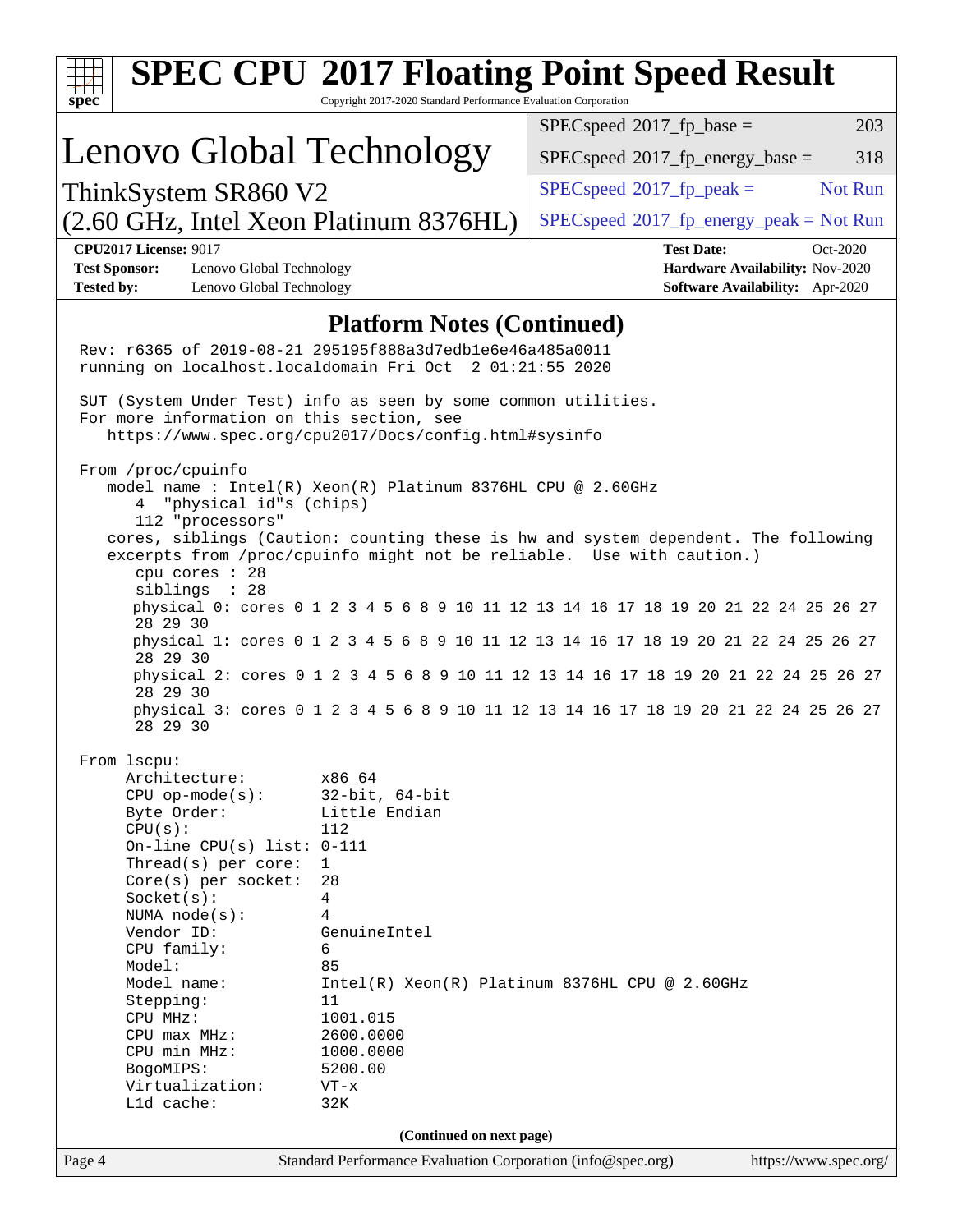| <b>SPEC CPU®2017 Floating Point Speed Result</b><br>Copyright 2017-2020 Standard Performance Evaluation Corporation                                                                                                                                                                                                                                                                                                                                                                                                                                                                                                                                                                                                                                                                                                                                                                                                                                                                                                                                                                                                                                                                                                                                                                                                                                                                                                                                                                                                                                                                                                                                                                                                                                                                                                                                                                                                                         |                                                   |  |  |  |  |  |
|---------------------------------------------------------------------------------------------------------------------------------------------------------------------------------------------------------------------------------------------------------------------------------------------------------------------------------------------------------------------------------------------------------------------------------------------------------------------------------------------------------------------------------------------------------------------------------------------------------------------------------------------------------------------------------------------------------------------------------------------------------------------------------------------------------------------------------------------------------------------------------------------------------------------------------------------------------------------------------------------------------------------------------------------------------------------------------------------------------------------------------------------------------------------------------------------------------------------------------------------------------------------------------------------------------------------------------------------------------------------------------------------------------------------------------------------------------------------------------------------------------------------------------------------------------------------------------------------------------------------------------------------------------------------------------------------------------------------------------------------------------------------------------------------------------------------------------------------------------------------------------------------------------------------------------------------|---------------------------------------------------|--|--|--|--|--|
| $spec^*$                                                                                                                                                                                                                                                                                                                                                                                                                                                                                                                                                                                                                                                                                                                                                                                                                                                                                                                                                                                                                                                                                                                                                                                                                                                                                                                                                                                                                                                                                                                                                                                                                                                                                                                                                                                                                                                                                                                                    | $SPEC speed^{\circ}2017\_fp\_base =$<br>203       |  |  |  |  |  |
| Lenovo Global Technology                                                                                                                                                                                                                                                                                                                                                                                                                                                                                                                                                                                                                                                                                                                                                                                                                                                                                                                                                                                                                                                                                                                                                                                                                                                                                                                                                                                                                                                                                                                                                                                                                                                                                                                                                                                                                                                                                                                    | $SPEC speed^{\circ}2017$ _fp_energy_base =<br>318 |  |  |  |  |  |
| ThinkSystem SR860 V2                                                                                                                                                                                                                                                                                                                                                                                                                                                                                                                                                                                                                                                                                                                                                                                                                                                                                                                                                                                                                                                                                                                                                                                                                                                                                                                                                                                                                                                                                                                                                                                                                                                                                                                                                                                                                                                                                                                        | Not Run<br>$SPEC speed^{\circ}2017$ _fp_peak =    |  |  |  |  |  |
| (2.60 GHz, Intel Xeon Platinum 8376HL)                                                                                                                                                                                                                                                                                                                                                                                                                                                                                                                                                                                                                                                                                                                                                                                                                                                                                                                                                                                                                                                                                                                                                                                                                                                                                                                                                                                                                                                                                                                                                                                                                                                                                                                                                                                                                                                                                                      | $SPEC speed@2017frenergypeak = Not Run$           |  |  |  |  |  |
| <b>CPU2017 License: 9017</b>                                                                                                                                                                                                                                                                                                                                                                                                                                                                                                                                                                                                                                                                                                                                                                                                                                                                                                                                                                                                                                                                                                                                                                                                                                                                                                                                                                                                                                                                                                                                                                                                                                                                                                                                                                                                                                                                                                                | <b>Test Date:</b><br>Oct-2020                     |  |  |  |  |  |
| <b>Test Sponsor:</b><br>Lenovo Global Technology                                                                                                                                                                                                                                                                                                                                                                                                                                                                                                                                                                                                                                                                                                                                                                                                                                                                                                                                                                                                                                                                                                                                                                                                                                                                                                                                                                                                                                                                                                                                                                                                                                                                                                                                                                                                                                                                                            | Hardware Availability: Nov-2020                   |  |  |  |  |  |
| <b>Tested by:</b><br>Lenovo Global Technology                                                                                                                                                                                                                                                                                                                                                                                                                                                                                                                                                                                                                                                                                                                                                                                                                                                                                                                                                                                                                                                                                                                                                                                                                                                                                                                                                                                                                                                                                                                                                                                                                                                                                                                                                                                                                                                                                               | <b>Software Availability:</b> Apr-2020            |  |  |  |  |  |
| <b>Platform Notes (Continued)</b><br>Lli cache:<br>32K<br>$L2$ cache:<br>1024K<br>L3 cache:<br>39424K<br>NUMA node0 CPU(s):<br>$0 - 27$<br>NUMA nodel CPU(s):<br>$28 - 55$<br>NUMA $node2$ $CPU(s):$<br>$56 - 83$<br>NUMA node3 CPU(s):<br>$84 - 111$<br>Flagg:<br>fpu vme de pse tsc msr pae mce cx8 apic sep mtrr pge mca cmov<br>pat pse36 clflush dts acpi mmx fxsr sse sse2 ss ht tm pbe syscall nx pdpelgb rdtscp<br>lm constant_tsc art arch_perfmon pebs bts rep_good nopl xtopology nonstop_tsc cpuid<br>aperfmperf pni pclmulqdq dtes64 monitor ds_cpl vmx smx est tm2 ssse3 sdbg fma cx16<br>xtpr pdcm pcid dca sse4_1 sse4_2 x2apic movbe popcnt tsc_deadline_timer aes xsave<br>avx f16c rdrand lahf_lm abm 3dnowprefetch cpuid_fault epb cat_13 cdp_13<br>invpcid_single intel_ppin ssbd mba ibrs ibpb stibp ibrs_enhanced tpr_shadow vnmi<br>flexpriority ept vpid fsgsbase tsc_adjust bmil hle avx2 smep bmi2 erms invpcid rtm<br>cqm mpx rdt_a avx512f avx512dq rdseed adx smap clflushopt clwb intel_pt avx512cd<br>avx512bw avx512vl xsaveopt xsavec xgetbv1 xsaves cqm_llc cqm_occup_llc cqm_mbm_total<br>cqm_mbm_local avx512_bf16 dtherm arat pln pts hwp hwp_act_window hwp_epp hwp_pkg_req<br>pku ospke avx512_vnni md_clear flush_l1d arch_capabilities<br>/proc/cpuinfo cache data<br>cache size : 39424 KB<br>From numactl --hardware WARNING: a numactl 'node' might or might not correspond to a<br>physical chip.<br>$available: 4 nodes (0-3)$<br>node 0 cpus: 0 1 2 3 4 5 6 7 8 9 10 11 12 13 14 15 16 17 18 19 20 21 22 23 24 25 26 27<br>node 0 size: 96351 MB<br>node 0 free: 96184 MB<br>node 1 cpus: 28 29 30 31 32 33 34 35 36 37 38 39 40 41 42 43 44 45 46 47 48 49 50 51 52<br>53 54 55<br>node 1 size: 96734 MB<br>node 1 free: 96152 MB<br>node 2 cpus: 56 57 58 59 60 61 62 63 64 65 66 67 68 69 70 71 72 73 74 75 76 77 78 79 80<br>81 82 83<br>node 2 size: 96761 MB<br>node 2 free: 96492 MB |                                                   |  |  |  |  |  |
| node 3 cpus: 84 85 86 87 88 89 90 91 92 93 94 95 96 97 98 99 100 101 102 103 104 105<br>106 107 108 109 110 111<br>node 3 size: 96761 MB                                                                                                                                                                                                                                                                                                                                                                                                                                                                                                                                                                                                                                                                                                                                                                                                                                                                                                                                                                                                                                                                                                                                                                                                                                                                                                                                                                                                                                                                                                                                                                                                                                                                                                                                                                                                    |                                                   |  |  |  |  |  |
| node 3 free: 96585 MB<br>node distances:                                                                                                                                                                                                                                                                                                                                                                                                                                                                                                                                                                                                                                                                                                                                                                                                                                                                                                                                                                                                                                                                                                                                                                                                                                                                                                                                                                                                                                                                                                                                                                                                                                                                                                                                                                                                                                                                                                    |                                                   |  |  |  |  |  |
| $\overline{0}$<br>1<br>2<br>node<br>3<br>0 :<br>10<br>20<br>20<br>20                                                                                                                                                                                                                                                                                                                                                                                                                                                                                                                                                                                                                                                                                                                                                                                                                                                                                                                                                                                                                                                                                                                                                                                                                                                                                                                                                                                                                                                                                                                                                                                                                                                                                                                                                                                                                                                                        |                                                   |  |  |  |  |  |
| 20<br>10<br>20<br>20<br>1:                                                                                                                                                                                                                                                                                                                                                                                                                                                                                                                                                                                                                                                                                                                                                                                                                                                                                                                                                                                                                                                                                                                                                                                                                                                                                                                                                                                                                                                                                                                                                                                                                                                                                                                                                                                                                                                                                                                  |                                                   |  |  |  |  |  |
| (Continued on next page)                                                                                                                                                                                                                                                                                                                                                                                                                                                                                                                                                                                                                                                                                                                                                                                                                                                                                                                                                                                                                                                                                                                                                                                                                                                                                                                                                                                                                                                                                                                                                                                                                                                                                                                                                                                                                                                                                                                    |                                                   |  |  |  |  |  |
| Page 5<br>Standard Performance Evaluation Corporation (info@spec.org)                                                                                                                                                                                                                                                                                                                                                                                                                                                                                                                                                                                                                                                                                                                                                                                                                                                                                                                                                                                                                                                                                                                                                                                                                                                                                                                                                                                                                                                                                                                                                                                                                                                                                                                                                                                                                                                                       | https://www.spec.org/                             |  |  |  |  |  |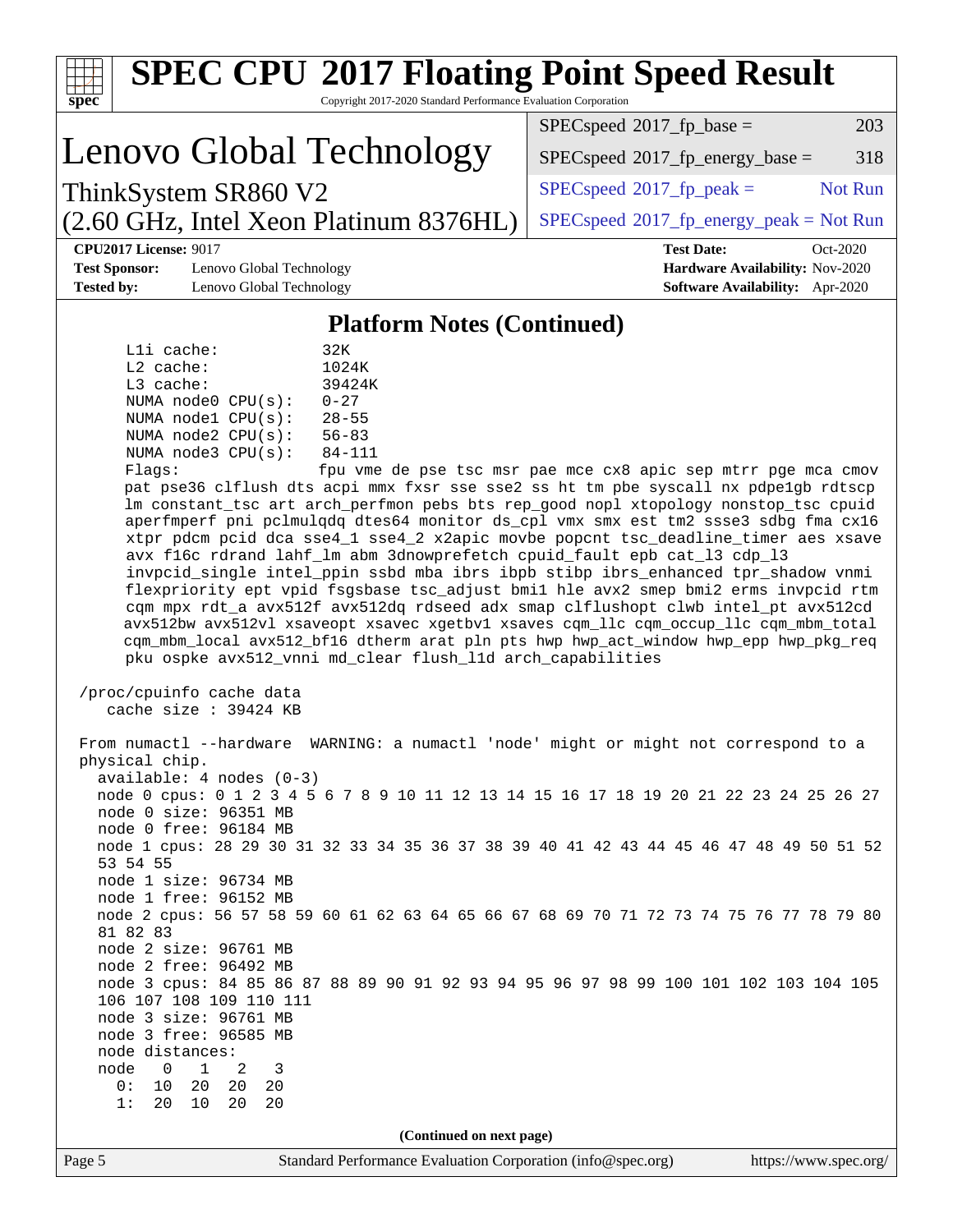| <b>SPEC CPU®2017 Floating Point Speed Result</b>                                                                                     |                                                                           |  |  |  |  |  |  |  |
|--------------------------------------------------------------------------------------------------------------------------------------|---------------------------------------------------------------------------|--|--|--|--|--|--|--|
| Copyright 2017-2020 Standard Performance Evaluation Corporation<br>$spec^*$                                                          |                                                                           |  |  |  |  |  |  |  |
|                                                                                                                                      | $SPEC speed^{\circ}2017$ _fp_base =<br>203                                |  |  |  |  |  |  |  |
| Lenovo Global Technology                                                                                                             | $SPEC speed^{\circ}2017$ fp energy base =<br>318                          |  |  |  |  |  |  |  |
| ThinkSystem SR860 V2                                                                                                                 | Not Run<br>$SPEC speed^{\circ}2017$ _fp_peak =                            |  |  |  |  |  |  |  |
| (2.60 GHz, Intel Xeon Platinum 8376HL)                                                                                               | $SPEC speed^{\circ}2017$ [p_energy_peak = Not Run                         |  |  |  |  |  |  |  |
| <b>CPU2017 License: 9017</b>                                                                                                         | <b>Test Date:</b><br>Oct-2020                                             |  |  |  |  |  |  |  |
| <b>Test Sponsor:</b><br>Lenovo Global Technology<br><b>Tested by:</b><br>Lenovo Global Technology                                    | Hardware Availability: Nov-2020<br><b>Software Availability:</b> Apr-2020 |  |  |  |  |  |  |  |
| <b>Platform Notes (Continued)</b>                                                                                                    |                                                                           |  |  |  |  |  |  |  |
| 20<br>20<br>2:<br>20<br>10                                                                                                           |                                                                           |  |  |  |  |  |  |  |
| 3:<br>20<br>20<br>20<br>10                                                                                                           |                                                                           |  |  |  |  |  |  |  |
| From /proc/meminfo                                                                                                                   |                                                                           |  |  |  |  |  |  |  |
| MemTotal:<br>395887396 kB<br>HugePages_Total:<br>0                                                                                   |                                                                           |  |  |  |  |  |  |  |
| Hugepagesize:<br>2048 kB                                                                                                             |                                                                           |  |  |  |  |  |  |  |
| /usr/bin/lsb release -d                                                                                                              |                                                                           |  |  |  |  |  |  |  |
| Red Hat Enterprise Linux release 8.2 (Ootpa)                                                                                         |                                                                           |  |  |  |  |  |  |  |
| From /etc/*release* /etc/*version*<br>os-release:                                                                                    |                                                                           |  |  |  |  |  |  |  |
| NAME="Red Hat Enterprise Linux"                                                                                                      |                                                                           |  |  |  |  |  |  |  |
| VERSION="8.2 (Ootpa)"                                                                                                                |                                                                           |  |  |  |  |  |  |  |
| ID="rhel"<br>ID LIKE="fedora"                                                                                                        |                                                                           |  |  |  |  |  |  |  |
| VERSION_ID="8.2"<br>PLATFORM_ID="platform:el8"                                                                                       |                                                                           |  |  |  |  |  |  |  |
| PRETTY_NAME="Red Hat Enterprise Linux 8.2 (Ootpa)"                                                                                   |                                                                           |  |  |  |  |  |  |  |
| ANSI_COLOR="0;31"<br>redhat-release: Red Hat Enterprise Linux release 8.2 (Ootpa)                                                    |                                                                           |  |  |  |  |  |  |  |
| system-release: Red Hat Enterprise Linux release 8.2 (Ootpa)                                                                         |                                                                           |  |  |  |  |  |  |  |
| system-release-cpe: cpe:/o:redhat:enterprise_linux:8.2:ga                                                                            |                                                                           |  |  |  |  |  |  |  |
| uname $-a$ :<br>Linux localhost.localdomain 4.18.0-193.el8.x86_64 #1 SMP Fri Mar 27 14:35:58 UTC 2020                                |                                                                           |  |  |  |  |  |  |  |
| x86_64 x86_64 x86_64 GNU/Linux                                                                                                       |                                                                           |  |  |  |  |  |  |  |
| Kernel self-reported vulnerability status:                                                                                           |                                                                           |  |  |  |  |  |  |  |
| itlb_multihit:<br>Not affected                                                                                                       |                                                                           |  |  |  |  |  |  |  |
| CVE-2018-3620 (L1 Terminal Fault):<br>Not affected                                                                                   |                                                                           |  |  |  |  |  |  |  |
| Microarchitectural Data Sampling:<br>Not affected                                                                                    |                                                                           |  |  |  |  |  |  |  |
| CVE-2017-5754 (Meltdown):<br>Not affected<br>CVE-2018-3639 (Speculative Store Bypass): Mitigation: Speculative Store Bypass disabled |                                                                           |  |  |  |  |  |  |  |
|                                                                                                                                      | via prctl and seccomp                                                     |  |  |  |  |  |  |  |
| $CVE-2017-5753$ (Spectre variant 1):                                                                                                 | Mitigation: usercopy/swapgs barriers and __user<br>pointer sanitization   |  |  |  |  |  |  |  |
| $CVE-2017-5715$ (Spectre variant 2):<br>RSB filling                                                                                  | Mitigation: Enhanced IBRS, IBPB: conditional,                             |  |  |  |  |  |  |  |
| Not affected<br>tsx_async_abort:                                                                                                     |                                                                           |  |  |  |  |  |  |  |
| run-level $3$ Oct $2$ 01:19                                                                                                          |                                                                           |  |  |  |  |  |  |  |
|                                                                                                                                      |                                                                           |  |  |  |  |  |  |  |
| (Continued on next page)                                                                                                             |                                                                           |  |  |  |  |  |  |  |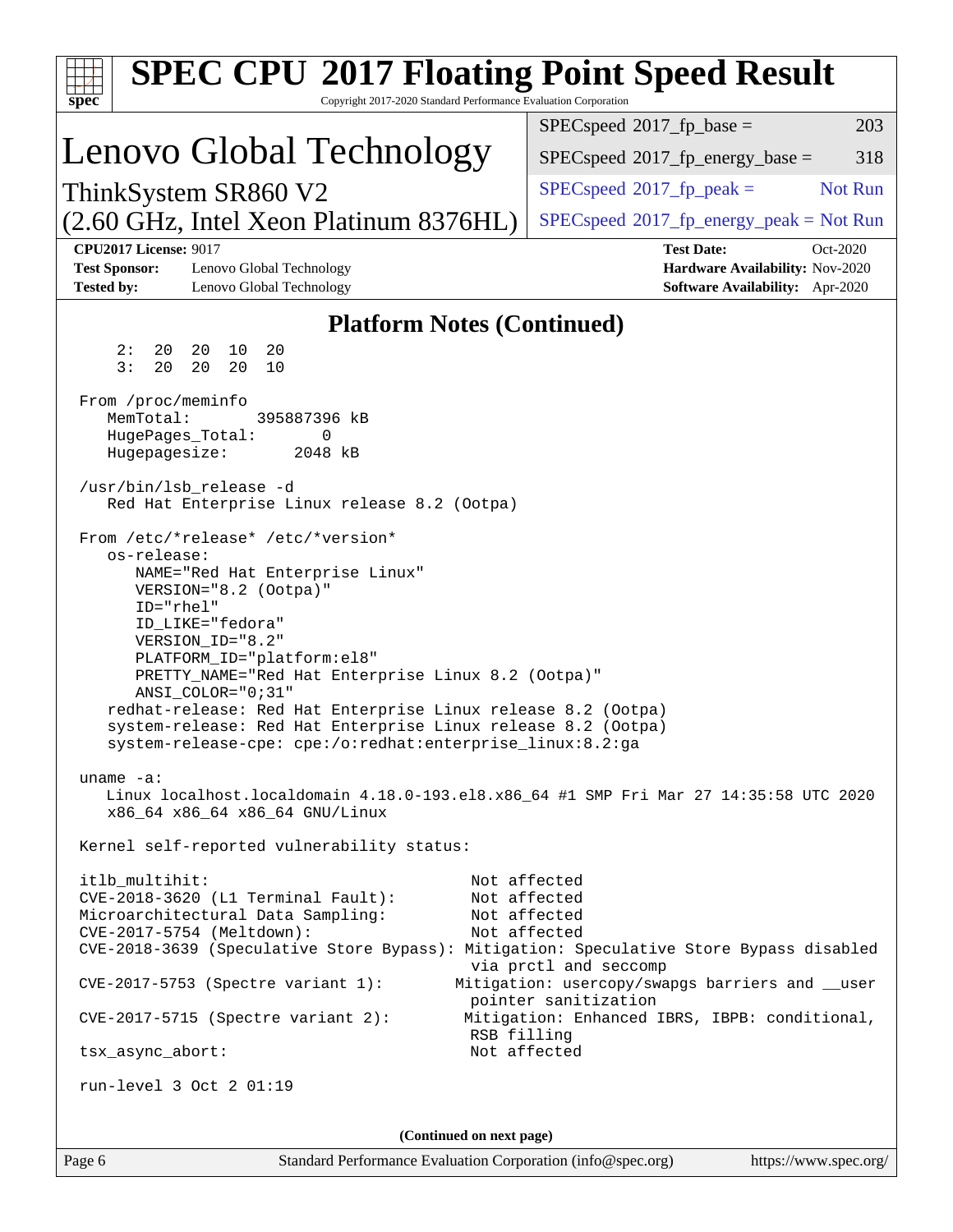| <b>SPEC CPU®2017 Floating Point Speed Result</b>                                                                                                                                                                                                                                                                                                                                                                                                                                                                                                                   |                                                                                                     |  |  |  |  |  |
|--------------------------------------------------------------------------------------------------------------------------------------------------------------------------------------------------------------------------------------------------------------------------------------------------------------------------------------------------------------------------------------------------------------------------------------------------------------------------------------------------------------------------------------------------------------------|-----------------------------------------------------------------------------------------------------|--|--|--|--|--|
| Copyright 2017-2020 Standard Performance Evaluation Corporation<br>$spec^*$                                                                                                                                                                                                                                                                                                                                                                                                                                                                                        |                                                                                                     |  |  |  |  |  |
|                                                                                                                                                                                                                                                                                                                                                                                                                                                                                                                                                                    | $SPEC speed^{\circ}2017\_fp\_base =$<br>203                                                         |  |  |  |  |  |
| Lenovo Global Technology                                                                                                                                                                                                                                                                                                                                                                                                                                                                                                                                           | 318<br>$SPEC speed^{\circ}2017$ fp energy base =                                                    |  |  |  |  |  |
| ThinkSystem SR860 V2                                                                                                                                                                                                                                                                                                                                                                                                                                                                                                                                               | $SPEC speed^{\circ}2017$ fp peak =<br>Not Run                                                       |  |  |  |  |  |
| (2.60 GHz, Intel Xeon Platinum 8376HL)                                                                                                                                                                                                                                                                                                                                                                                                                                                                                                                             | $SPEC speed@2017frenergypeak = Not Run$                                                             |  |  |  |  |  |
| <b>CPU2017 License: 9017</b><br><b>Test Sponsor:</b><br>Lenovo Global Technology<br><b>Tested by:</b><br>Lenovo Global Technology                                                                                                                                                                                                                                                                                                                                                                                                                                  | <b>Test Date:</b><br>Oct-2020<br>Hardware Availability: Nov-2020<br>Software Availability: Apr-2020 |  |  |  |  |  |
| <b>Platform Notes (Continued)</b>                                                                                                                                                                                                                                                                                                                                                                                                                                                                                                                                  |                                                                                                     |  |  |  |  |  |
| SPEC is set to: /home/cpu2017-1.1.0-ic19.1.1<br>Size Used Avail Use% Mounted on<br>Filesystem<br>Type<br>$/\text{dev/sda}$ 3<br>xfs<br>892G<br>43G 850G<br>$5\%$ /<br>From /sys/devices/virtual/dmi/id<br>Lenovo M5E107D-1.00 09/16/2020<br>BIOS:<br>Vendor: Lenovo<br>Product: ThinkSystem SR860 V2<br>Product Family: ThinkSystem                                                                                                                                                                                                                                |                                                                                                     |  |  |  |  |  |
| Additional information from dmidecode follows. WARNING: Use caution when you interpret<br>this section. The 'dmidecode' program reads system data which is "intended to allow<br>hardware to be accurately determined", but the intent may not be met, as there are<br>frequent changes to hardware, firmware, and the "DMTF SMBIOS" standard.<br>Memory:<br>24x NO DIMM NO DIMM<br>24x SK Hynix HMA82GR7CJR8N-XN 16 GB 2 rank 3200<br>(End of data from sysinfo program)                                                                                          |                                                                                                     |  |  |  |  |  |
| <b>Compiler Version Notes</b>                                                                                                                                                                                                                                                                                                                                                                                                                                                                                                                                      |                                                                                                     |  |  |  |  |  |
| $\vert$ 619.1bm_s(base) 638.imagick_s(base) 644.nab_s(base)<br>C                                                                                                                                                                                                                                                                                                                                                                                                                                                                                                   |                                                                                                     |  |  |  |  |  |
| Intel(R) C Intel(R) 64 Compiler for applications running on Intel(R) 64,<br>Version 19.1.1.217 Build 20200306<br>Copyright (C) 1985-2020 Intel Corporation. All rights reserved.<br>_______________________________                                                                                                                                                                                                                                                                                                                                                |                                                                                                     |  |  |  |  |  |
| $C++$ , C, Fortran   607.cactuBSSN_s(base)                                                                                                                                                                                                                                                                                                                                                                                                                                                                                                                         |                                                                                                     |  |  |  |  |  |
| Intel(R) C++ Intel(R) 64 Compiler for applications running on Intel(R) 64,<br>Version 19.1.1.217 Build 20200306<br>Copyright (C) 1985-2020 Intel Corporation. All rights reserved.<br>Intel(R) C Intel(R) 64 Compiler for applications running on Intel(R) 64,<br>Version 19.1.1.217 Build 20200306<br>Copyright (C) 1985-2020 Intel Corporation. All rights reserved.<br>$Intel(R)$ Fortran Intel(R) 64 Compiler for applications running on Intel(R)<br>64, Version 19.1.1.217 Build 20200306<br>Copyright (C) 1985-2020 Intel Corporation. All rights reserved. |                                                                                                     |  |  |  |  |  |
|                                                                                                                                                                                                                                                                                                                                                                                                                                                                                                                                                                    |                                                                                                     |  |  |  |  |  |
| (Continued on next page)                                                                                                                                                                                                                                                                                                                                                                                                                                                                                                                                           |                                                                                                     |  |  |  |  |  |
| Page 7<br>Standard Performance Evaluation Corporation (info@spec.org)                                                                                                                                                                                                                                                                                                                                                                                                                                                                                              | https://www.spec.org/                                                                               |  |  |  |  |  |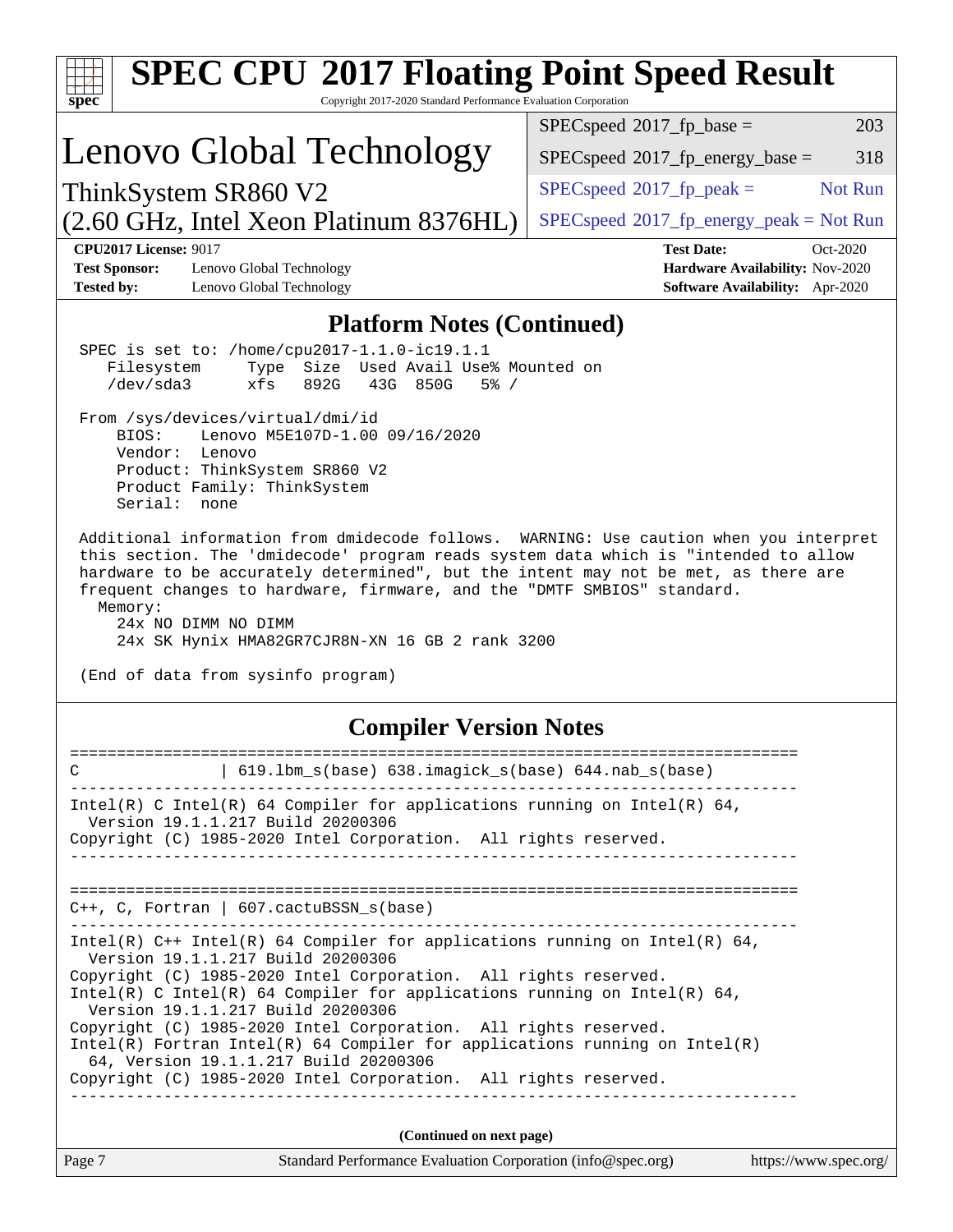|                                                                           |                                                                                                                                                                                                                                                                                                                                                                              | Copyright 2017-2020 Standard Performance Evaluation Corporation<br>203<br>$SPEC speed^{\circ}2017$ _fp_base = |
|---------------------------------------------------------------------------|------------------------------------------------------------------------------------------------------------------------------------------------------------------------------------------------------------------------------------------------------------------------------------------------------------------------------------------------------------------------------|---------------------------------------------------------------------------------------------------------------|
|                                                                           | Lenovo Global Technology                                                                                                                                                                                                                                                                                                                                                     | $SPEC speed^{\circ}2017$ _fp_energy_base =<br>318                                                             |
|                                                                           | ThinkSystem SR860 V2                                                                                                                                                                                                                                                                                                                                                         | Not Run<br>$SPEC speed^{\circ}2017$ fp peak =                                                                 |
|                                                                           | (2.60 GHz, Intel Xeon Platinum 8376HL)                                                                                                                                                                                                                                                                                                                                       | $SPEC speed@2017frenergypeak = Not Run$                                                                       |
| <b>CPU2017 License: 9017</b><br><b>Test Sponsor:</b><br><b>Tested by:</b> | Lenovo Global Technology<br>Lenovo Global Technology                                                                                                                                                                                                                                                                                                                         | <b>Test Date:</b><br>Oct-2020<br>Hardware Availability: Nov-2020<br>Software Availability: Apr-2020           |
|                                                                           | <b>Compiler Version Notes (Continued)</b>                                                                                                                                                                                                                                                                                                                                    |                                                                                                               |
| Fortran                                                                   | 603.bwaves_s(base) 649.fotonik3d_s(base) 654.roms_s(base)                                                                                                                                                                                                                                                                                                                    |                                                                                                               |
|                                                                           | $Intel(R)$ Fortran Intel(R) 64 Compiler for applications running on Intel(R)<br>64, Version 19.1.1.217 Build 20200306<br>Copyright (C) 1985-2020 Intel Corporation. All rights reserved.                                                                                                                                                                                     |                                                                                                               |
| Fortran, C                                                                | $\vert$ 621.wrf_s(base) 627.cam4_s(base) 628.pop2_s(base)                                                                                                                                                                                                                                                                                                                    |                                                                                                               |
|                                                                           | $Intel(R)$ Fortran Intel(R) 64 Compiler for applications running on Intel(R)<br>64, Version 19.1.1.217 Build 20200306<br>Copyright (C) 1985-2020 Intel Corporation. All rights reserved.<br>Intel(R) C Intel(R) 64 Compiler for applications running on Intel(R) 64,<br>Version 19.1.1.217 Build 20200306<br>Copyright (C) 1985-2020 Intel Corporation. All rights reserved. |                                                                                                               |
| C benchmarks:<br>icc                                                      | <b>Base Compiler Invocation</b>                                                                                                                                                                                                                                                                                                                                              |                                                                                                               |
| Fortran benchmarks:<br>ifort                                              |                                                                                                                                                                                                                                                                                                                                                                              |                                                                                                               |
|                                                                           | Benchmarks using both Fortran and C:                                                                                                                                                                                                                                                                                                                                         |                                                                                                               |
| ifort icc                                                                 | Benchmarks using Fortran, C, and C++:                                                                                                                                                                                                                                                                                                                                        |                                                                                                               |

 619.lbm\_s: [-DSPEC\\_LP64](http://www.spec.org/cpu2017/results/res2020q4/cpu2017-20201026-24299.flags.html#suite_basePORTABILITY619_lbm_s_DSPEC_LP64) 621.wrf\_s: [-DSPEC\\_LP64](http://www.spec.org/cpu2017/results/res2020q4/cpu2017-20201026-24299.flags.html#suite_basePORTABILITY621_wrf_s_DSPEC_LP64) [-DSPEC\\_CASE\\_FLAG](http://www.spec.org/cpu2017/results/res2020q4/cpu2017-20201026-24299.flags.html#b621.wrf_s_baseCPORTABILITY_DSPEC_CASE_FLAG) [-convert big\\_endian](http://www.spec.org/cpu2017/results/res2020q4/cpu2017-20201026-24299.flags.html#user_baseFPORTABILITY621_wrf_s_convert_big_endian_c3194028bc08c63ac5d04de18c48ce6d347e4e562e8892b8bdbdc0214820426deb8554edfa529a3fb25a586e65a3d812c835984020483e7e73212c4d31a38223)

**(Continued on next page)**

Page 8 Standard Performance Evaluation Corporation [\(info@spec.org\)](mailto:info@spec.org) <https://www.spec.org/>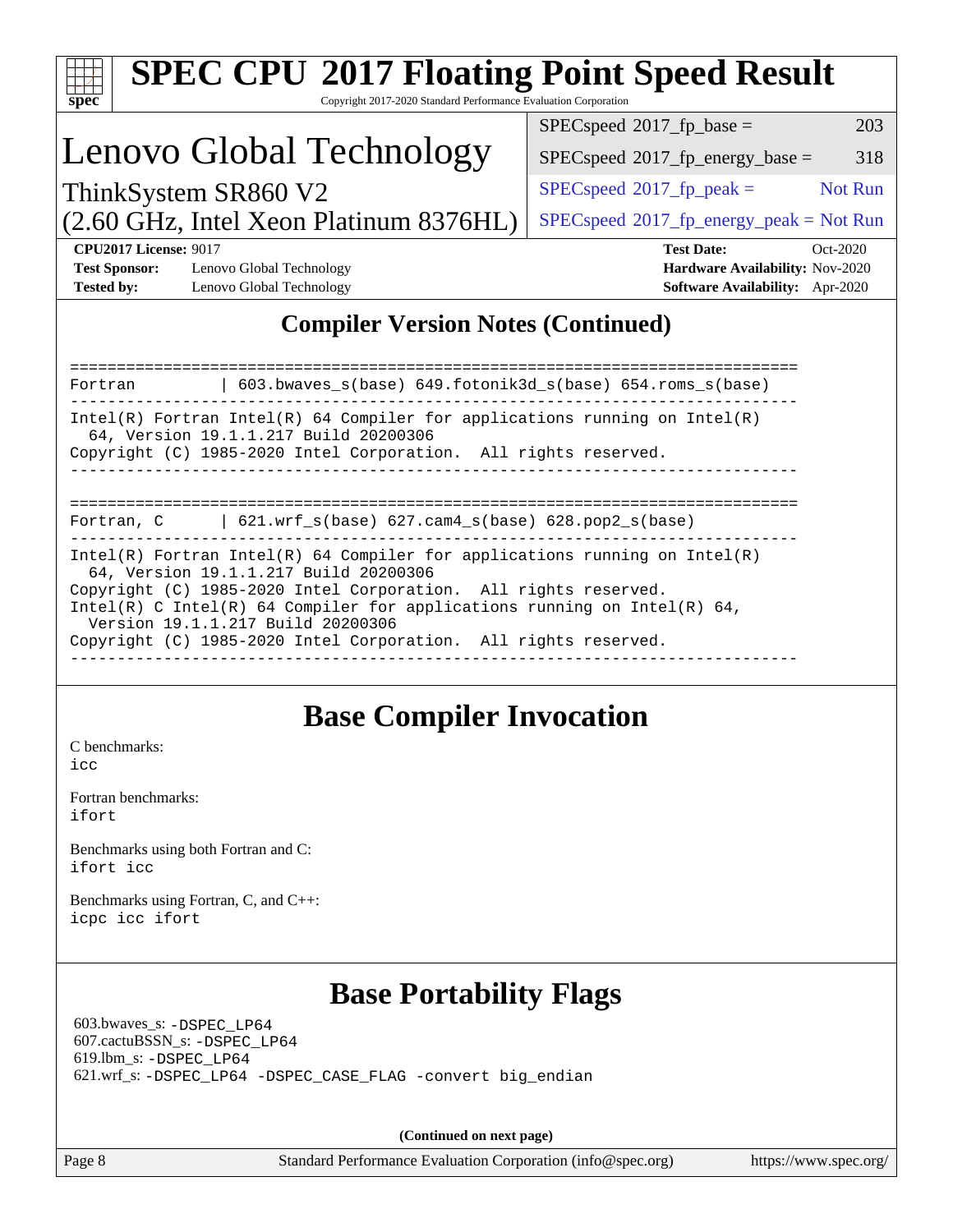

# **[SPEC CPU](http://www.spec.org/auto/cpu2017/Docs/result-fields.html#SPECCPU2017FloatingPointSpeedResult)[2017 Floating Point Speed Result](http://www.spec.org/auto/cpu2017/Docs/result-fields.html#SPECCPU2017FloatingPointSpeedResult)**

Copyright 2017-2020 Standard Performance Evaluation Corporation

## Lenovo Global Technology

(2.60 GHz, Intel Xeon Platinum 8376HL) ThinkSystem SR860 V2

 $SPEC speed^{\circ}2017\_fp\_base =$  203

 $SPEC speed^{\circ}2017\_fp\_energy\_base = 318$ 

 $SPECspeed^{\circ}2017<sub>fr</sub> peak =$  $SPECspeed^{\circ}2017<sub>fr</sub> peak =$  Not Run

 $SPEC speed^{\circ}2017\_fp\_energy\_peak = Not Run$ 

**[CPU2017 License:](http://www.spec.org/auto/cpu2017/Docs/result-fields.html#CPU2017License)** 9017 **[Test Date:](http://www.spec.org/auto/cpu2017/Docs/result-fields.html#TestDate)** Oct-2020 **[Test Sponsor:](http://www.spec.org/auto/cpu2017/Docs/result-fields.html#TestSponsor)** Lenovo Global Technology **[Hardware Availability:](http://www.spec.org/auto/cpu2017/Docs/result-fields.html#HardwareAvailability)** Nov-2020 **[Tested by:](http://www.spec.org/auto/cpu2017/Docs/result-fields.html#Testedby)** Lenovo Global Technology **[Software Availability:](http://www.spec.org/auto/cpu2017/Docs/result-fields.html#SoftwareAvailability)** Apr-2020

## **[Base Portability Flags \(Continued\)](http://www.spec.org/auto/cpu2017/Docs/result-fields.html#BasePortabilityFlags)**

 627.cam4\_s: [-DSPEC\\_LP64](http://www.spec.org/cpu2017/results/res2020q4/cpu2017-20201026-24299.flags.html#suite_basePORTABILITY627_cam4_s_DSPEC_LP64) [-DSPEC\\_CASE\\_FLAG](http://www.spec.org/cpu2017/results/res2020q4/cpu2017-20201026-24299.flags.html#b627.cam4_s_baseCPORTABILITY_DSPEC_CASE_FLAG) 628.pop2\_s: [-DSPEC\\_LP64](http://www.spec.org/cpu2017/results/res2020q4/cpu2017-20201026-24299.flags.html#suite_basePORTABILITY628_pop2_s_DSPEC_LP64) [-DSPEC\\_CASE\\_FLAG](http://www.spec.org/cpu2017/results/res2020q4/cpu2017-20201026-24299.flags.html#b628.pop2_s_baseCPORTABILITY_DSPEC_CASE_FLAG) [-convert big\\_endian](http://www.spec.org/cpu2017/results/res2020q4/cpu2017-20201026-24299.flags.html#user_baseFPORTABILITY628_pop2_s_convert_big_endian_c3194028bc08c63ac5d04de18c48ce6d347e4e562e8892b8bdbdc0214820426deb8554edfa529a3fb25a586e65a3d812c835984020483e7e73212c4d31a38223) [-assume byterecl](http://www.spec.org/cpu2017/results/res2020q4/cpu2017-20201026-24299.flags.html#user_baseFPORTABILITY628_pop2_s_assume_byterecl_7e47d18b9513cf18525430bbf0f2177aa9bf368bc7a059c09b2c06a34b53bd3447c950d3f8d6c70e3faf3a05c8557d66a5798b567902e8849adc142926523472) 638.imagick\_s: [-DSPEC\\_LP64](http://www.spec.org/cpu2017/results/res2020q4/cpu2017-20201026-24299.flags.html#suite_basePORTABILITY638_imagick_s_DSPEC_LP64) 644.nab\_s: [-DSPEC\\_LP64](http://www.spec.org/cpu2017/results/res2020q4/cpu2017-20201026-24299.flags.html#suite_basePORTABILITY644_nab_s_DSPEC_LP64) 649.fotonik3d\_s: [-DSPEC\\_LP64](http://www.spec.org/cpu2017/results/res2020q4/cpu2017-20201026-24299.flags.html#suite_basePORTABILITY649_fotonik3d_s_DSPEC_LP64) 654.roms\_s: [-DSPEC\\_LP64](http://www.spec.org/cpu2017/results/res2020q4/cpu2017-20201026-24299.flags.html#suite_basePORTABILITY654_roms_s_DSPEC_LP64)

## **[Base Optimization Flags](http://www.spec.org/auto/cpu2017/Docs/result-fields.html#BaseOptimizationFlags)**

#### [C benchmarks](http://www.spec.org/auto/cpu2017/Docs/result-fields.html#Cbenchmarks):

[-m64](http://www.spec.org/cpu2017/results/res2020q4/cpu2017-20201026-24299.flags.html#user_CCbase_m64-icc) [-std=c11](http://www.spec.org/cpu2017/results/res2020q4/cpu2017-20201026-24299.flags.html#user_CCbase_std-icc-std_0e1c27790398a4642dfca32ffe6c27b5796f9c2d2676156f2e42c9c44eaad0c049b1cdb667a270c34d979996257aeb8fc440bfb01818dbc9357bd9d174cb8524) [-xCORE-AVX2](http://www.spec.org/cpu2017/results/res2020q4/cpu2017-20201026-24299.flags.html#user_CCbase_f-xCORE-AVX2) [-ipo](http://www.spec.org/cpu2017/results/res2020q4/cpu2017-20201026-24299.flags.html#user_CCbase_f-ipo) [-O3](http://www.spec.org/cpu2017/results/res2020q4/cpu2017-20201026-24299.flags.html#user_CCbase_f-O3) [-no-prec-div](http://www.spec.org/cpu2017/results/res2020q4/cpu2017-20201026-24299.flags.html#user_CCbase_f-no-prec-div) [-qopt-prefetch](http://www.spec.org/cpu2017/results/res2020q4/cpu2017-20201026-24299.flags.html#user_CCbase_f-qopt-prefetch) [-ffinite-math-only](http://www.spec.org/cpu2017/results/res2020q4/cpu2017-20201026-24299.flags.html#user_CCbase_f_finite_math_only_cb91587bd2077682c4b38af759c288ed7c732db004271a9512da14a4f8007909a5f1427ecbf1a0fb78ff2a814402c6114ac565ca162485bbcae155b5e4258871) [-qopt-mem-layout-trans=4](http://www.spec.org/cpu2017/results/res2020q4/cpu2017-20201026-24299.flags.html#user_CCbase_f-qopt-mem-layout-trans_fa39e755916c150a61361b7846f310bcdf6f04e385ef281cadf3647acec3f0ae266d1a1d22d972a7087a248fd4e6ca390a3634700869573d231a252c784941a8) [-qopenmp](http://www.spec.org/cpu2017/results/res2020q4/cpu2017-20201026-24299.flags.html#user_CCbase_qopenmp_16be0c44f24f464004c6784a7acb94aca937f053568ce72f94b139a11c7c168634a55f6653758ddd83bcf7b8463e8028bb0b48b77bcddc6b78d5d95bb1df2967) [-DSPEC\\_OPENMP](http://www.spec.org/cpu2017/results/res2020q4/cpu2017-20201026-24299.flags.html#suite_CCbase_DSPEC_OPENMP) [-mbranches-within-32B-boundaries](http://www.spec.org/cpu2017/results/res2020q4/cpu2017-20201026-24299.flags.html#user_CCbase_f-mbranches-within-32B-boundaries)

#### [Fortran benchmarks](http://www.spec.org/auto/cpu2017/Docs/result-fields.html#Fortranbenchmarks):

[-m64](http://www.spec.org/cpu2017/results/res2020q4/cpu2017-20201026-24299.flags.html#user_FCbase_m64-icc) [-Wl,-z,muldefs](http://www.spec.org/cpu2017/results/res2020q4/cpu2017-20201026-24299.flags.html#user_FCbase_link_force_multiple1_b4cbdb97b34bdee9ceefcfe54f4c8ea74255f0b02a4b23e853cdb0e18eb4525ac79b5a88067c842dd0ee6996c24547a27a4b99331201badda8798ef8a743f577) [-DSPEC\\_OPENMP](http://www.spec.org/cpu2017/results/res2020q4/cpu2017-20201026-24299.flags.html#suite_FCbase_DSPEC_OPENMP) [-xCORE-AVX2](http://www.spec.org/cpu2017/results/res2020q4/cpu2017-20201026-24299.flags.html#user_FCbase_f-xCORE-AVX2) [-ipo](http://www.spec.org/cpu2017/results/res2020q4/cpu2017-20201026-24299.flags.html#user_FCbase_f-ipo) [-O3](http://www.spec.org/cpu2017/results/res2020q4/cpu2017-20201026-24299.flags.html#user_FCbase_f-O3) [-no-prec-div](http://www.spec.org/cpu2017/results/res2020q4/cpu2017-20201026-24299.flags.html#user_FCbase_f-no-prec-div) [-qopt-prefetch](http://www.spec.org/cpu2017/results/res2020q4/cpu2017-20201026-24299.flags.html#user_FCbase_f-qopt-prefetch) [-ffinite-math-only](http://www.spec.org/cpu2017/results/res2020q4/cpu2017-20201026-24299.flags.html#user_FCbase_f_finite_math_only_cb91587bd2077682c4b38af759c288ed7c732db004271a9512da14a4f8007909a5f1427ecbf1a0fb78ff2a814402c6114ac565ca162485bbcae155b5e4258871) [-qopt-mem-layout-trans=4](http://www.spec.org/cpu2017/results/res2020q4/cpu2017-20201026-24299.flags.html#user_FCbase_f-qopt-mem-layout-trans_fa39e755916c150a61361b7846f310bcdf6f04e385ef281cadf3647acec3f0ae266d1a1d22d972a7087a248fd4e6ca390a3634700869573d231a252c784941a8) [-qopenmp](http://www.spec.org/cpu2017/results/res2020q4/cpu2017-20201026-24299.flags.html#user_FCbase_qopenmp_16be0c44f24f464004c6784a7acb94aca937f053568ce72f94b139a11c7c168634a55f6653758ddd83bcf7b8463e8028bb0b48b77bcddc6b78d5d95bb1df2967) [-nostandard-realloc-lhs](http://www.spec.org/cpu2017/results/res2020q4/cpu2017-20201026-24299.flags.html#user_FCbase_f_2003_std_realloc_82b4557e90729c0f113870c07e44d33d6f5a304b4f63d4c15d2d0f1fab99f5daaed73bdb9275d9ae411527f28b936061aa8b9c8f2d63842963b95c9dd6426b8a) [-mbranches-within-32B-boundaries](http://www.spec.org/cpu2017/results/res2020q4/cpu2017-20201026-24299.flags.html#user_FCbase_f-mbranches-within-32B-boundaries) [-L/usr/local/jemalloc64-5.0.1/lib](http://www.spec.org/cpu2017/results/res2020q4/cpu2017-20201026-24299.flags.html#user_FCbase_jemalloc_link_path64_1_cc289568b1a6c0fd3b62c91b824c27fcb5af5e8098e6ad028160d21144ef1b8aef3170d2acf0bee98a8da324cfe4f67d0a3d0c4cc4673d993d694dc2a0df248b) [-ljemalloc](http://www.spec.org/cpu2017/results/res2020q4/cpu2017-20201026-24299.flags.html#user_FCbase_jemalloc_link_lib_d1249b907c500fa1c0672f44f562e3d0f79738ae9e3c4a9c376d49f265a04b9c99b167ecedbf6711b3085be911c67ff61f150a17b3472be731631ba4d0471706)

#### [Benchmarks using both Fortran and C](http://www.spec.org/auto/cpu2017/Docs/result-fields.html#BenchmarksusingbothFortranandC):

[-m64](http://www.spec.org/cpu2017/results/res2020q4/cpu2017-20201026-24299.flags.html#user_CC_FCbase_m64-icc) [-std=c11](http://www.spec.org/cpu2017/results/res2020q4/cpu2017-20201026-24299.flags.html#user_CC_FCbase_std-icc-std_0e1c27790398a4642dfca32ffe6c27b5796f9c2d2676156f2e42c9c44eaad0c049b1cdb667a270c34d979996257aeb8fc440bfb01818dbc9357bd9d174cb8524) [-Wl,-z,muldefs](http://www.spec.org/cpu2017/results/res2020q4/cpu2017-20201026-24299.flags.html#user_CC_FCbase_link_force_multiple1_b4cbdb97b34bdee9ceefcfe54f4c8ea74255f0b02a4b23e853cdb0e18eb4525ac79b5a88067c842dd0ee6996c24547a27a4b99331201badda8798ef8a743f577) [-xCORE-AVX2](http://www.spec.org/cpu2017/results/res2020q4/cpu2017-20201026-24299.flags.html#user_CC_FCbase_f-xCORE-AVX2) [-ipo](http://www.spec.org/cpu2017/results/res2020q4/cpu2017-20201026-24299.flags.html#user_CC_FCbase_f-ipo) [-O3](http://www.spec.org/cpu2017/results/res2020q4/cpu2017-20201026-24299.flags.html#user_CC_FCbase_f-O3) [-no-prec-div](http://www.spec.org/cpu2017/results/res2020q4/cpu2017-20201026-24299.flags.html#user_CC_FCbase_f-no-prec-div) [-qopt-prefetch](http://www.spec.org/cpu2017/results/res2020q4/cpu2017-20201026-24299.flags.html#user_CC_FCbase_f-qopt-prefetch) [-ffinite-math-only](http://www.spec.org/cpu2017/results/res2020q4/cpu2017-20201026-24299.flags.html#user_CC_FCbase_f_finite_math_only_cb91587bd2077682c4b38af759c288ed7c732db004271a9512da14a4f8007909a5f1427ecbf1a0fb78ff2a814402c6114ac565ca162485bbcae155b5e4258871) [-qopt-mem-layout-trans=4](http://www.spec.org/cpu2017/results/res2020q4/cpu2017-20201026-24299.flags.html#user_CC_FCbase_f-qopt-mem-layout-trans_fa39e755916c150a61361b7846f310bcdf6f04e385ef281cadf3647acec3f0ae266d1a1d22d972a7087a248fd4e6ca390a3634700869573d231a252c784941a8) [-qopenmp](http://www.spec.org/cpu2017/results/res2020q4/cpu2017-20201026-24299.flags.html#user_CC_FCbase_qopenmp_16be0c44f24f464004c6784a7acb94aca937f053568ce72f94b139a11c7c168634a55f6653758ddd83bcf7b8463e8028bb0b48b77bcddc6b78d5d95bb1df2967) [-DSPEC\\_OPENMP](http://www.spec.org/cpu2017/results/res2020q4/cpu2017-20201026-24299.flags.html#suite_CC_FCbase_DSPEC_OPENMP) [-mbranches-within-32B-boundaries](http://www.spec.org/cpu2017/results/res2020q4/cpu2017-20201026-24299.flags.html#user_CC_FCbase_f-mbranches-within-32B-boundaries) [-nostandard-realloc-lhs](http://www.spec.org/cpu2017/results/res2020q4/cpu2017-20201026-24299.flags.html#user_CC_FCbase_f_2003_std_realloc_82b4557e90729c0f113870c07e44d33d6f5a304b4f63d4c15d2d0f1fab99f5daaed73bdb9275d9ae411527f28b936061aa8b9c8f2d63842963b95c9dd6426b8a) [-L/usr/local/jemalloc64-5.0.1/lib](http://www.spec.org/cpu2017/results/res2020q4/cpu2017-20201026-24299.flags.html#user_CC_FCbase_jemalloc_link_path64_1_cc289568b1a6c0fd3b62c91b824c27fcb5af5e8098e6ad028160d21144ef1b8aef3170d2acf0bee98a8da324cfe4f67d0a3d0c4cc4673d993d694dc2a0df248b) [-ljemalloc](http://www.spec.org/cpu2017/results/res2020q4/cpu2017-20201026-24299.flags.html#user_CC_FCbase_jemalloc_link_lib_d1249b907c500fa1c0672f44f562e3d0f79738ae9e3c4a9c376d49f265a04b9c99b167ecedbf6711b3085be911c67ff61f150a17b3472be731631ba4d0471706)

#### [Benchmarks using Fortran, C, and C++:](http://www.spec.org/auto/cpu2017/Docs/result-fields.html#BenchmarksusingFortranCandCXX)

[-m64](http://www.spec.org/cpu2017/results/res2020q4/cpu2017-20201026-24299.flags.html#user_CC_CXX_FCbase_m64-icc) [-std=c11](http://www.spec.org/cpu2017/results/res2020q4/cpu2017-20201026-24299.flags.html#user_CC_CXX_FCbase_std-icc-std_0e1c27790398a4642dfca32ffe6c27b5796f9c2d2676156f2e42c9c44eaad0c049b1cdb667a270c34d979996257aeb8fc440bfb01818dbc9357bd9d174cb8524) [-Wl,-z,muldefs](http://www.spec.org/cpu2017/results/res2020q4/cpu2017-20201026-24299.flags.html#user_CC_CXX_FCbase_link_force_multiple1_b4cbdb97b34bdee9ceefcfe54f4c8ea74255f0b02a4b23e853cdb0e18eb4525ac79b5a88067c842dd0ee6996c24547a27a4b99331201badda8798ef8a743f577) [-xCORE-AVX2](http://www.spec.org/cpu2017/results/res2020q4/cpu2017-20201026-24299.flags.html#user_CC_CXX_FCbase_f-xCORE-AVX2) [-ipo](http://www.spec.org/cpu2017/results/res2020q4/cpu2017-20201026-24299.flags.html#user_CC_CXX_FCbase_f-ipo) [-O3](http://www.spec.org/cpu2017/results/res2020q4/cpu2017-20201026-24299.flags.html#user_CC_CXX_FCbase_f-O3) [-no-prec-div](http://www.spec.org/cpu2017/results/res2020q4/cpu2017-20201026-24299.flags.html#user_CC_CXX_FCbase_f-no-prec-div) [-qopt-prefetch](http://www.spec.org/cpu2017/results/res2020q4/cpu2017-20201026-24299.flags.html#user_CC_CXX_FCbase_f-qopt-prefetch) [-ffinite-math-only](http://www.spec.org/cpu2017/results/res2020q4/cpu2017-20201026-24299.flags.html#user_CC_CXX_FCbase_f_finite_math_only_cb91587bd2077682c4b38af759c288ed7c732db004271a9512da14a4f8007909a5f1427ecbf1a0fb78ff2a814402c6114ac565ca162485bbcae155b5e4258871) [-qopt-mem-layout-trans=4](http://www.spec.org/cpu2017/results/res2020q4/cpu2017-20201026-24299.flags.html#user_CC_CXX_FCbase_f-qopt-mem-layout-trans_fa39e755916c150a61361b7846f310bcdf6f04e385ef281cadf3647acec3f0ae266d1a1d22d972a7087a248fd4e6ca390a3634700869573d231a252c784941a8) [-qopenmp](http://www.spec.org/cpu2017/results/res2020q4/cpu2017-20201026-24299.flags.html#user_CC_CXX_FCbase_qopenmp_16be0c44f24f464004c6784a7acb94aca937f053568ce72f94b139a11c7c168634a55f6653758ddd83bcf7b8463e8028bb0b48b77bcddc6b78d5d95bb1df2967) [-DSPEC\\_OPENMP](http://www.spec.org/cpu2017/results/res2020q4/cpu2017-20201026-24299.flags.html#suite_CC_CXX_FCbase_DSPEC_OPENMP) [-mbranches-within-32B-boundaries](http://www.spec.org/cpu2017/results/res2020q4/cpu2017-20201026-24299.flags.html#user_CC_CXX_FCbase_f-mbranches-within-32B-boundaries) [-nostandard-realloc-lhs](http://www.spec.org/cpu2017/results/res2020q4/cpu2017-20201026-24299.flags.html#user_CC_CXX_FCbase_f_2003_std_realloc_82b4557e90729c0f113870c07e44d33d6f5a304b4f63d4c15d2d0f1fab99f5daaed73bdb9275d9ae411527f28b936061aa8b9c8f2d63842963b95c9dd6426b8a) [-L/usr/local/jemalloc64-5.0.1/lib](http://www.spec.org/cpu2017/results/res2020q4/cpu2017-20201026-24299.flags.html#user_CC_CXX_FCbase_jemalloc_link_path64_1_cc289568b1a6c0fd3b62c91b824c27fcb5af5e8098e6ad028160d21144ef1b8aef3170d2acf0bee98a8da324cfe4f67d0a3d0c4cc4673d993d694dc2a0df248b) [-ljemalloc](http://www.spec.org/cpu2017/results/res2020q4/cpu2017-20201026-24299.flags.html#user_CC_CXX_FCbase_jemalloc_link_lib_d1249b907c500fa1c0672f44f562e3d0f79738ae9e3c4a9c376d49f265a04b9c99b167ecedbf6711b3085be911c67ff61f150a17b3472be731631ba4d0471706)

[The flags files that were used to format this result can be browsed at](tmsearch)

[http://www.spec.org/cpu2017/flags/Intel-ic19.1u1-official-linux64\\_revA.html](http://www.spec.org/cpu2017/flags/Intel-ic19.1u1-official-linux64_revA.html) <http://www.spec.org/cpu2017/flags/Lenovo-Platform-SPECcpu2017-Flags-V1.2-Cooperlake-A.html>

[You can also download the XML flags sources by saving the following links:](tmsearch)

[http://www.spec.org/cpu2017/flags/Intel-ic19.1u1-official-linux64\\_revA.xml](http://www.spec.org/cpu2017/flags/Intel-ic19.1u1-official-linux64_revA.xml) <http://www.spec.org/cpu2017/flags/Lenovo-Platform-SPECcpu2017-Flags-V1.2-Cooperlake-A.xml>